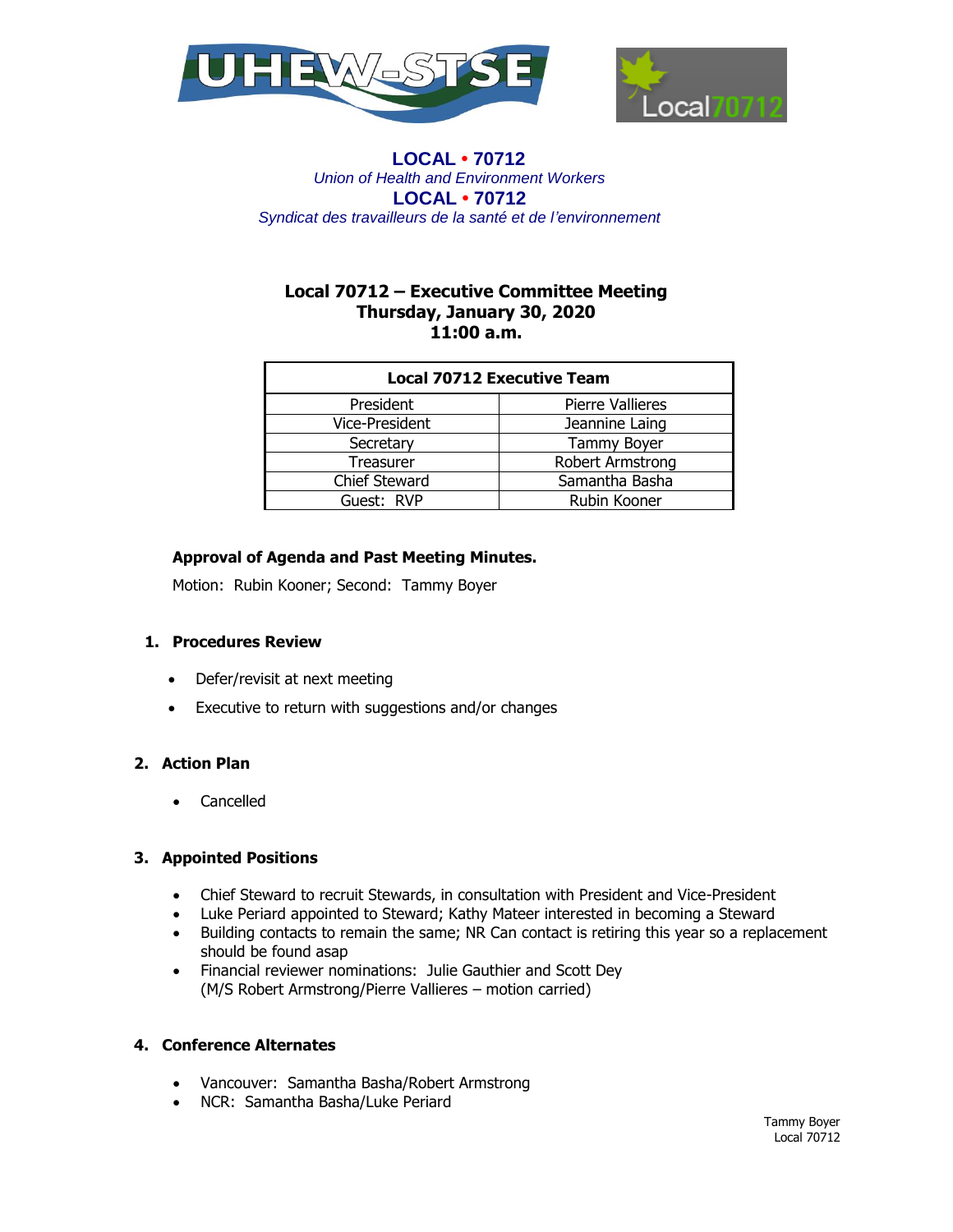



 M/S Robert Armstrong/Samantha Basha to send an Observer to the NCR Conference – motion carried; Robert Armstrong to attend as Observer

## **5. Steward Relationships**

To be discussed at full day meeting, 20 February 2020

## **6. Expense Claims**

- Robert Armstrong to review and send approved claims to claimants for signature
- Motion to accept lunch meeting expense of \$17 incurred by Executive during Executive Meetings (no receipts required) - M/S Robert Armstrong/Samantha Basha – motion carried
- Motion to accept past Executive members' claim for \$30 AGM meeting expense; M/S Pierre Vallieres/Samantha Basha, Robert Armstrong against (Out of Order re: By-Laws, but will be amended in By-Laws for clarity next year) – motion carried
- Cheque signing authorities to be changed over on Thursday, 6 February 2020 (from Mike Lister and Naveed Ahmad to Robert Armstrong and Jeannine Laing – RVP to remain as third signing authority) – M/S Robert Armstrong/Pierre Vallieres – motion carried
- Motion for Expense Claims to be submitted quarterly M/S Robert Armstrong/Jeannine Laing – motion carried

# **7. By-Laws**

All Executive Members should read and know by-laws

### **8. Training**

- President has asked the Executive to hold off on training expenses, as PSAC will be focusing on strike training; any new training requests must go through Vice-President
- New Executive members require basic TUB and Grievance Handling training

# **9. Parting Gifts**

 Motion to award parting gifts of \$500 each to Naveed Ahmad and Mike Lister (limit set for service of 5-10 years) – M/S Pierre Vallieres/Samantha Basha – motion carried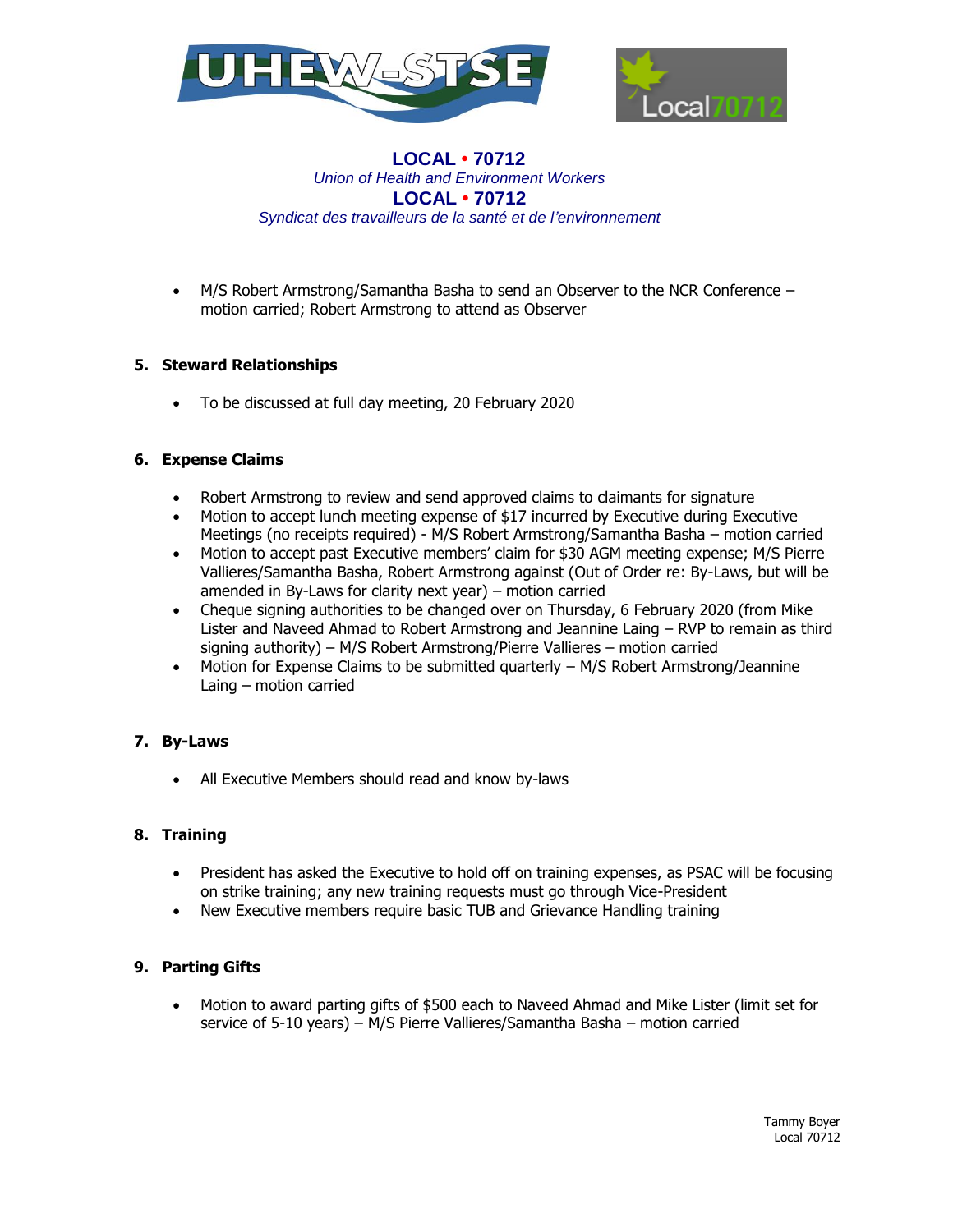



## **10. AGM Documents**

To be completed by Pierre Vallieres and Tammy Boyer

## **11. Website**

- Website needs to be updated; RVP has offered to assist with this task
- Cheques to be cut for all future website invoicing, rather than an Executive Member claiming the expenses as a personal expense and reimbursed

### **12. Strike**

• Possible summer timeline

### **13. OHS Representatives**

- Carleton University: Luke Periard
- Tilley Building: Tammy Boyer and Jeannine Laing
- River Road: Robert Armstrong
- NR Can: unknown
- IAAC: Samantha Basha
- Let RVP know who Managers and Directors are re: Executive Members, so that she can send them introduction letters

### **14. Round Table**

- Motion for Treasurer to pay past Executive Expense Claims, as well as past outstanding Website invoices – M/S Robert Armstrong/Tammy Boyer – motion carried
- Registration fees required for NCR Conference (\$150 for Tammy Boyer and \$150 for Robert Armstrong) – due 12 February 2020
- Public Relations position to be discussed at the next meeting

**Motion to adjourn meeting:** M/S Pierre Vallieres/Robert Armstrong (1:15pm)

**Next meeting:** 20 February 2020 (all day)